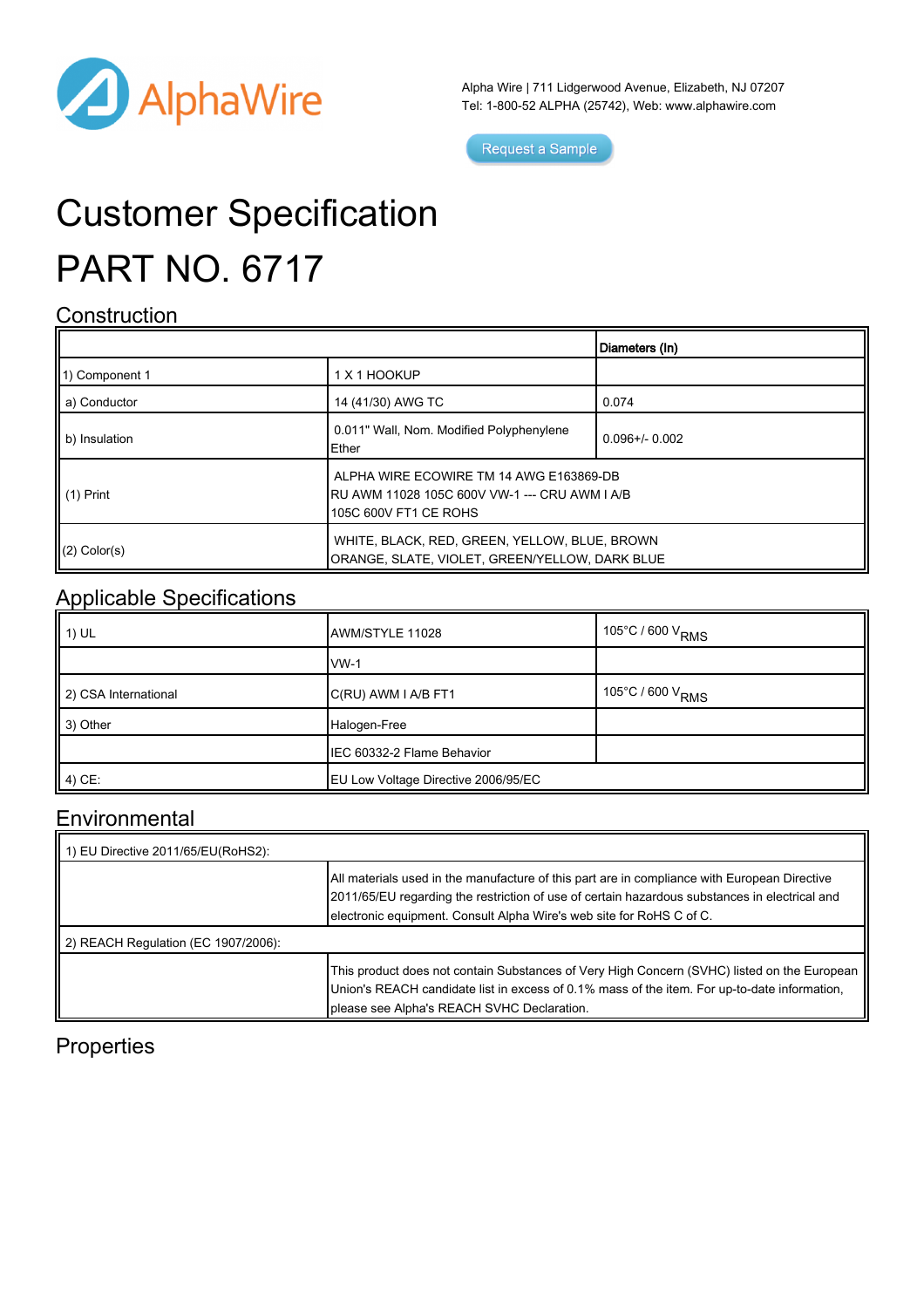| Physical & Mechanical Properties |                                 |  |
|----------------------------------|---------------------------------|--|
| 1) Temperature Range             | -40 to $105^{\circ}$ C          |  |
| 2) Bend Radius                   | 10X Cable Diameter              |  |
| 3) Pull Tension                  | 32 Lbs, Maximum                 |  |
| <b>Electrical Properties</b>     | (For Engineering purposes only) |  |
| 1) Voltage Rating                | $600 V_{RMS}$                   |  |
| (2) Inductance                   | 0.03 µH/ft, Nominal             |  |
| 3) Conductor DCR                 | 2.8 Ω/1000ft @20°C, Nominal     |  |

#### **Other**

| Packaging   | Flange x Traverse x Barrel (inches)                           |
|-------------|---------------------------------------------------------------|
| a) 25000 DR | 23 x 30 x 0 Max. 2 separate pieces; Min length/piece 5000 FT. |
| b) 5000 FT  | 12 x 10 x 5 Continuous length                                 |
| c) 1000 FT  | 9 x 4.5 x 3.5 Continuous length                               |
| d) 100 FT   | 3.75 x 2 x 1.75 Continuous length                             |
|             | [Spool dimensions may vary slightly]                          |
| Notes:      |                                                               |
|             |                                                               |

a) Certain colors and put-up combinations may only be available by special order, minimums may apply.

[www.alphawire.com](http://www.alphawire.com)

Alpha Wire | 711 Lidgerwood Avenue, Elizabeth, NJ 07207 Tel: 1-800-52 ALPHA (25742)

Although Alpha Wire ("Alpha") makes every reasonable effort to ensure their accuracy at the time of publication, information and specifications described herein are subject to errors or omissions and to changes without notice, and the listing of such information and specifications does not ensure product availability.

Alpha provides the information and specifications herein on an "AS IS" basis, with no representations or warranties, whether express, statutory or implied. In no event will Alpha be liable for any damages (including consequential, indirect, incidental, special, punitive, or exemplary) whatsoever, even if Alpha had been advised of the possibility of such damages, whether in an action under contract, negligence or any other theory, arising out of or in connection with the use, or inability to use, the information or specifications described herein.

#### ALPHA WIRE - CONFIDENTIAL AND PROPRIETARY

Notice to persons receiving this document and/or technical information. This document is confidential and is the exclusive property of ALPHA WIRE, and is merely on loan and subject to recall by ALPHA WIRE at any time. By taking possession of this document, the recipient acknowledges and agrees that this document cannot be used in any manner adverse to the interests of ALPHA WIRE, and that no portion of this document may be copied or otherwise reproduced without the prior written consent of ALPHA WIRE. In the case of conflicting contractual provisions, this notice shall govern the status of this document. ©2013 ALPHA WIRE - all rights reserved.